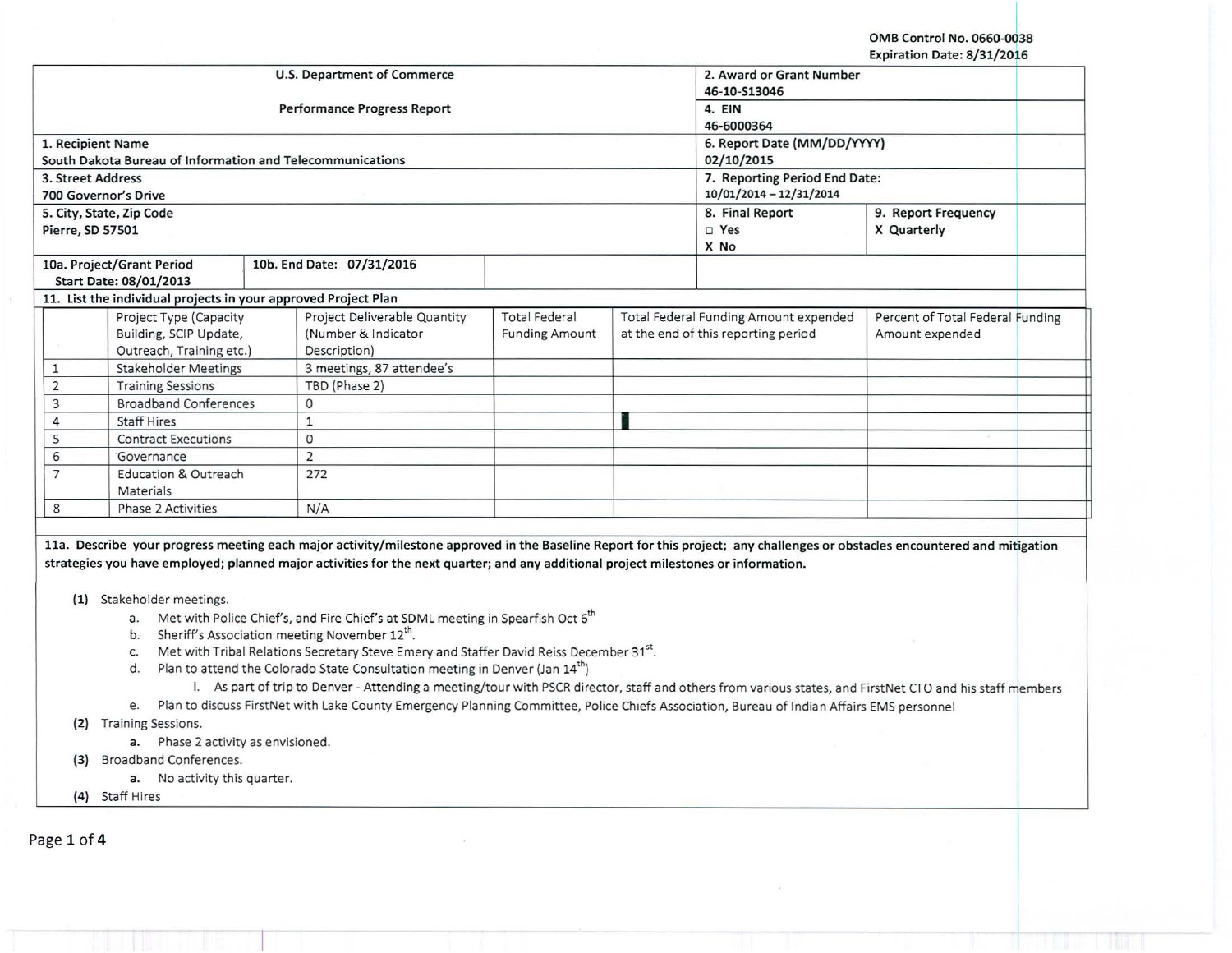I

I

- a. Mike Waldner is full time as Project Manager as of 12-24-2014.
- (5) Contract Executions.
	- a. No progress on this as of yet.
- (6) Governance.
	- a. Governance meetings October 14<sup>th</sup> and December 18<sup>th</sup>.
- (7) Education & Outreach Materials.
	- a. Ongoing: Updates to our website (psbn.sd.gov), our twitter feed @sdpsbn, and our Facebook page.
	- b. Mike & I have worked to develop a more interactive presentation, keep losing folks during the process.
	- c. Materials specific to Tribal Relations was generated for a meeting with that office. (2)
	- d. One-page contact sheet for first responders to contact us on FirstNet issues.
	- e. Materials distributed during the Municipal League meeting (45).
	- f. Materials distributed during the Sheriff's meeting (25).
	- g. Twitter feed averaging around 200 visits per week, but have not maintained counts prior to this.
- (8) Phase 2 Activities.
	- a. Nothing authorized yet.

11b. If the project team anticipates requesting any changes to the approved Baseline Report in the next quarter, describe those below. Note that any substantive changes to the Baseline Report must be approved by the Department of Commerce before implementation.

We were informed that small changes (less than 10%) of the award amount could be used for acceptable purposes not outlined in the current plan. We will be using a limited amount of funding for personal services (salary and benefits) for a project manager that will help coordinate the outreach. As a new baseline plan will need to be submitted prior to Phase 2 expenditures, a modification will be inserted into that submission.

11c. Provide any other information that would be useful to NTIA as it assesses this project's progress.

Still struggling to attract and keep attention on this project, as we are still waiting for answers to frequently asked questions.

## lld. Describe any success stories or best practices you have identified. Please be as specific as possible.

we have loaded our entire user community into the CASM tool. This database has then ben utilized for mailings and other outreach efforts. We are also ramping up for the Mobile Data Survey Tool to generate additional feedback.

12. Personnel

12a. If the project is not fully staffed, describe how any lack of staffing may impact the project's time line and when the project will be fully staffed.

Our staffing is now at the level we expect for the balance of the project.

## 12b. Staffing Table -

| <b>Job Title</b>              | FTE %           | Project(s) Assigned                               | Change        |  |
|-------------------------------|-----------------|---------------------------------------------------|---------------|--|
| Statewide Project Coordinator |                 | Provide oversight of all SLIGP project activities | No change     |  |
| <b>Project Manager</b>        | 10 <sup>c</sup> | Provide daily support for the SLIGP process       | Now full time |  |

Page 2 of 4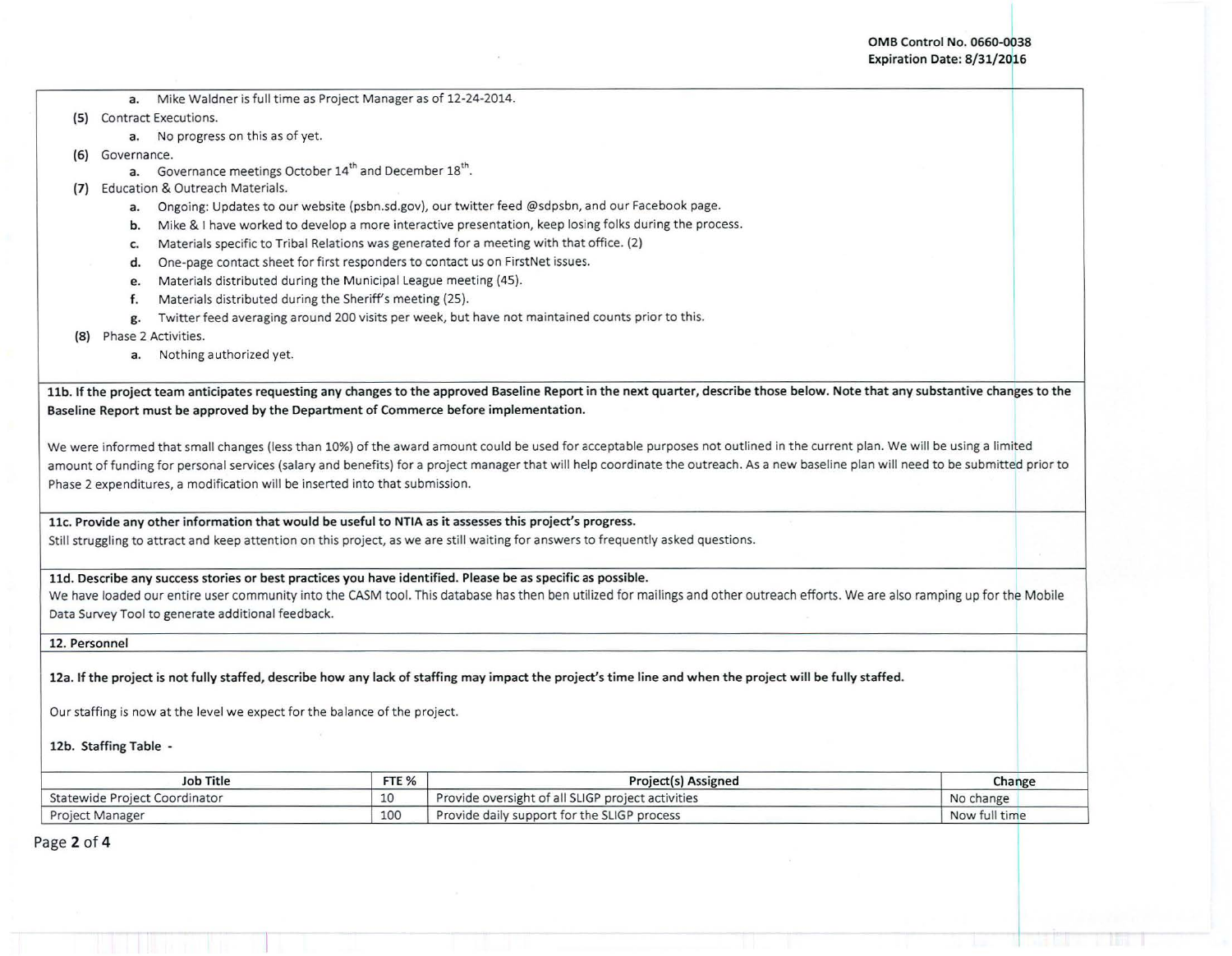## OMB Control No. 0660-0038 Expiration Date: 8/31/2016

| Administrative Staffing Assistant |                                                                                     |                                     | 5                                                                                                                                                                                               |                          | Provide administrative support for grant management    |               |                                      |                                                                                                                                       |                                                 | No change                                |  |
|-----------------------------------|-------------------------------------------------------------------------------------|-------------------------------------|-------------------------------------------------------------------------------------------------------------------------------------------------------------------------------------------------|--------------------------|--------------------------------------------------------|---------------|--------------------------------------|---------------------------------------------------------------------------------------------------------------------------------------|-------------------------------------------------|------------------------------------------|--|
| <b>Engineering Assistant</b>      |                                                                                     |                                     |                                                                                                                                                                                                 |                          | Provide administrative support for grant management    |               |                                      |                                                                                                                                       |                                                 | No change                                |  |
| Program Manager                   |                                                                                     |                                     | 10                                                                                                                                                                                              |                          | Provide administrative support for governance process  |               |                                      |                                                                                                                                       |                                                 | No change                                |  |
| Radio System Chief Engineer       |                                                                                     |                                     | 10                                                                                                                                                                                              |                          | Provide engineering expertise and staffing for project |               |                                      |                                                                                                                                       |                                                 | No change                                |  |
|                                   |                                                                                     |                                     |                                                                                                                                                                                                 |                          | Add Row                                                |               | Remove Row                           |                                                                                                                                       |                                                 |                                          |  |
|                                   | 13. Subcontracts (Vendors and/or Subrecipients)                                     |                                     |                                                                                                                                                                                                 |                          |                                                        |               |                                      | 13a. Subcontracts Table - Include all subcontractors. The totals from this table must equal the "Subcontracts Total" in Question 14f. |                                                 |                                          |  |
| Name                              | Subcontract Purpose                                                                 |                                     | Type<br>(Vendor/Subrec.)                                                                                                                                                                        | RFP/RFQ<br>Issued        | Contract<br>Executed                                   | Start<br>Date | End<br>Date                          | <b>Total Federal</b><br><b>Funds Allocated</b>                                                                                        | <b>Total Matching</b><br><b>Funds Allocated</b> | Project and % Assigned                   |  |
| Legal Rep                         | Formalize agreements<br>with local                                                  |                                     | Vendor                                                                                                                                                                                          | (Y/N)<br>N               | (Y/N)<br>N                                             | <b>TBD</b>    | TBD                                  | \$75,000                                                                                                                              |                                                 | <b>NA</b>                                |  |
| Regional<br>Contractors<br>(3)    | governments<br>Provide outreach &<br>data collection<br>statewide                   |                                     | Vendor                                                                                                                                                                                          | N                        | N                                                      | <b>TBD</b>    | <b>TBD</b>                           | \$180,000                                                                                                                             | $\circ$                                         | <b>NA</b>                                |  |
| Regional Plan<br>Coordinator      | Align the SD plan with<br>other states and look<br>to utilize regional<br>resources |                                     | Vendor                                                                                                                                                                                          | $\mathsf{N}$             | N                                                      | <b>TBD</b>    | TBD                                  | \$180,000                                                                                                                             |                                                 |                                          |  |
| SCIP<br>Contractor                | Help the State update<br>the Broadband<br>portion of the SCIP                       |                                     | Vendor                                                                                                                                                                                          | $\mathsf{N}$             | N                                                      | <b>TBD</b>    | <b>TBD</b>                           | \$30,000                                                                                                                              |                                                 | 100% Completed with<br>OEC SCIP workshop |  |
|                                   |                                                                                     |                                     | 13b. Describe any challenges encountered with vendors and/or subrecipients.                                                                                                                     |                          | Add Row                                                |               | Remove Row                           |                                                                                                                                       |                                                 |                                          |  |
| 14. Budget Worksheet              |                                                                                     |                                     |                                                                                                                                                                                                 |                          |                                                        |               |                                      |                                                                                                                                       |                                                 |                                          |  |
|                                   |                                                                                     |                                     | Columns 2, 3 and 4 must match your current project budget for the entire award, which is the SF-424A on file.<br>Only list matching funds that the Department of Commerce has already approved. |                          |                                                        |               |                                      |                                                                                                                                       |                                                 |                                          |  |
| Project Budget Element (1)        |                                                                                     | <b>Federal Funds</b><br>Awarded (2) | Funds (3)                                                                                                                                                                                       | <b>Approved Matching</b> | <b>Total Budget</b><br>(4)                             |               | <b>Federal Funds</b><br>Expended (5) | Approved Matching Funds<br>Expended (6)                                                                                               |                                                 | Total Funds Expended (7)                 |  |
| a. Personnel Salaries             |                                                                                     | 0.00                                |                                                                                                                                                                                                 | 55,683.00                | \$55,683.00                                            |               | 13,027.43                            | 22,342.53                                                                                                                             |                                                 | 35,369.96                                |  |
|                                   | b. Personnel Fringe Benefits                                                        | 0.00                                |                                                                                                                                                                                                 | 11,137.00                | \$11,137.00                                            |               | 3,112.47                             | 3,074.33                                                                                                                              |                                                 | 6,186.80                                 |  |
|                                   |                                                                                     |                                     |                                                                                                                                                                                                 |                          |                                                        |               |                                      |                                                                                                                                       |                                                 |                                          |  |
| c. Travel                         |                                                                                     | 240,579.00                          |                                                                                                                                                                                                 | 127,684.00               | \$368,263.00                                           |               | 2,419.42                             | 11,521.35                                                                                                                             |                                                 | 13,940.77                                |  |